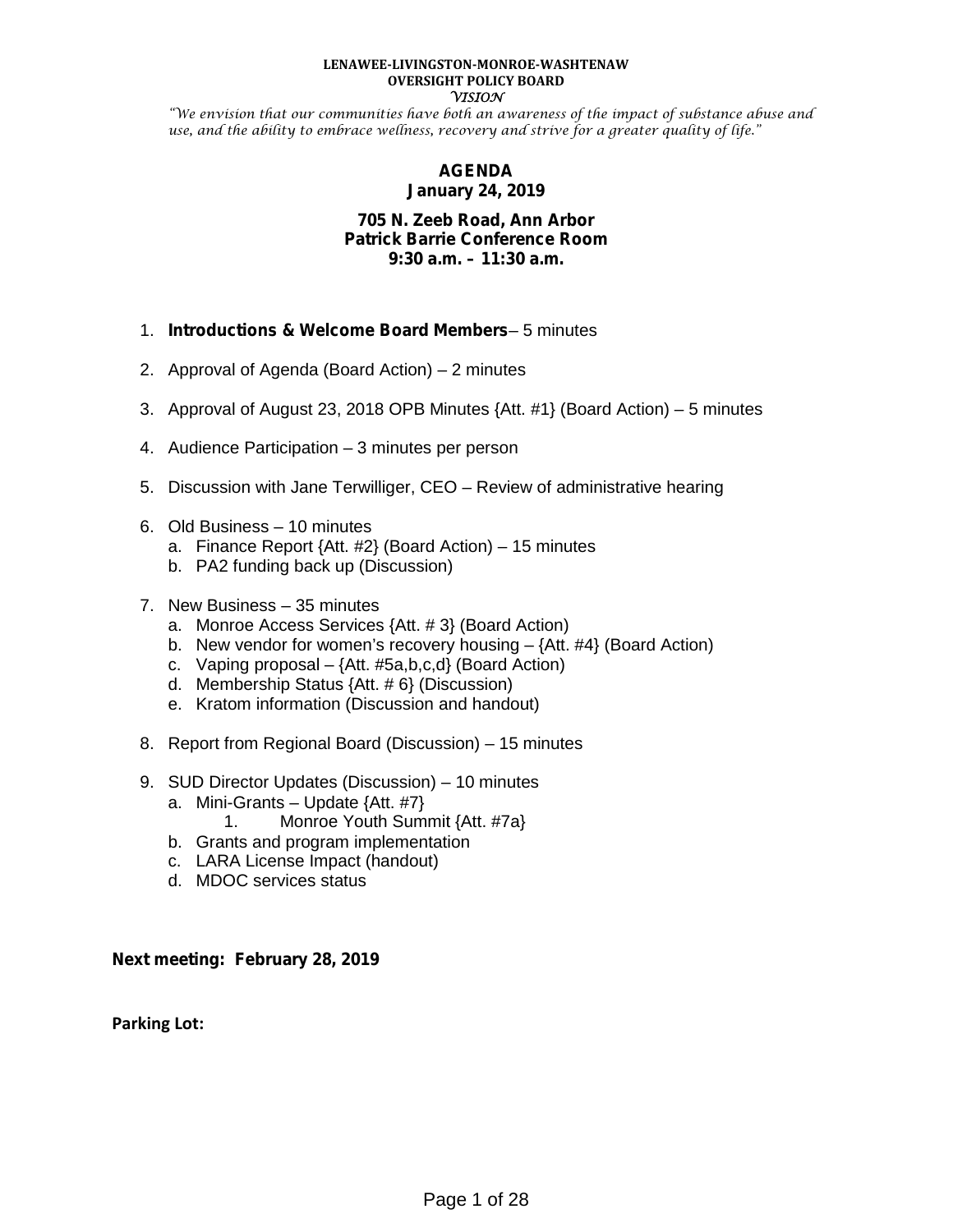## **LENAWEE-LIVINGSTON-MONROE-WASHTENAW OVERSIGHT POLICY BOARD October 25, 2018 meeting 705 N. Zeeb Road Ann Arbor, MI 48103**

| <b>Members Present:</b> | David Oblak, Dianne McCormick, Tom Waldecker, Kim Comerzan, Mark<br>Cochran, Dave O'Dell, Blake LaFuente, Amy Fullerton, Charles Coleman |
|-------------------------|------------------------------------------------------------------------------------------------------------------------------------------|
| Members Absent:         | Susan Webb, Ralph Tillotson, William Green, John Lapham, Monique<br>Uzelac                                                               |
| Guests:                 |                                                                                                                                          |
| <b>Staff Present:</b>   | Stephannie Weary, Marci Scalera, Suzanne Stolz, Amy Johnston, Dana<br>Darrow                                                             |

- D. Oblak called the meeting to order at 9:35 a.m.
- 1. Introductions
- 2. Approval of the October 25, 2018 Oversight Policy Board agenda

**Motion by M. Cochran, supported by B. LaFuente, to approve the October 25, 2018 Oversight Policy Board agenda Motion carried**

3. Approval of the September 27, 2018 Oversight Policy Board minutes

## **Motion by T. Waldecker, supported by B. LaFuente, to approve the September 27, 2018 Oversight Policy Board minutes Motion carried**

- 4. Audience Participation
	- None
- 5. Old Business
	- a. Finance Report
		- S. Stolz presented. Discussion followed.
		- S. Scalera reported on efforts in the fight against the opiate crisis.
		- Next month Suzanne will bring the budgets for FY19 and should have final numbers for FY18.
		- OPB discussed challenges and barriers for providing services, including the difficulty in recruiting professionals to deliver services.
		- OPB expressed concern re: the money currently held in reserve, and the services that need to be provided. The fear is the potential for a pull-back.
- 6. New Business
	- a. FY19 SOR Grant Recommendations to Regional Board
		- Marci provided overview of SOR grant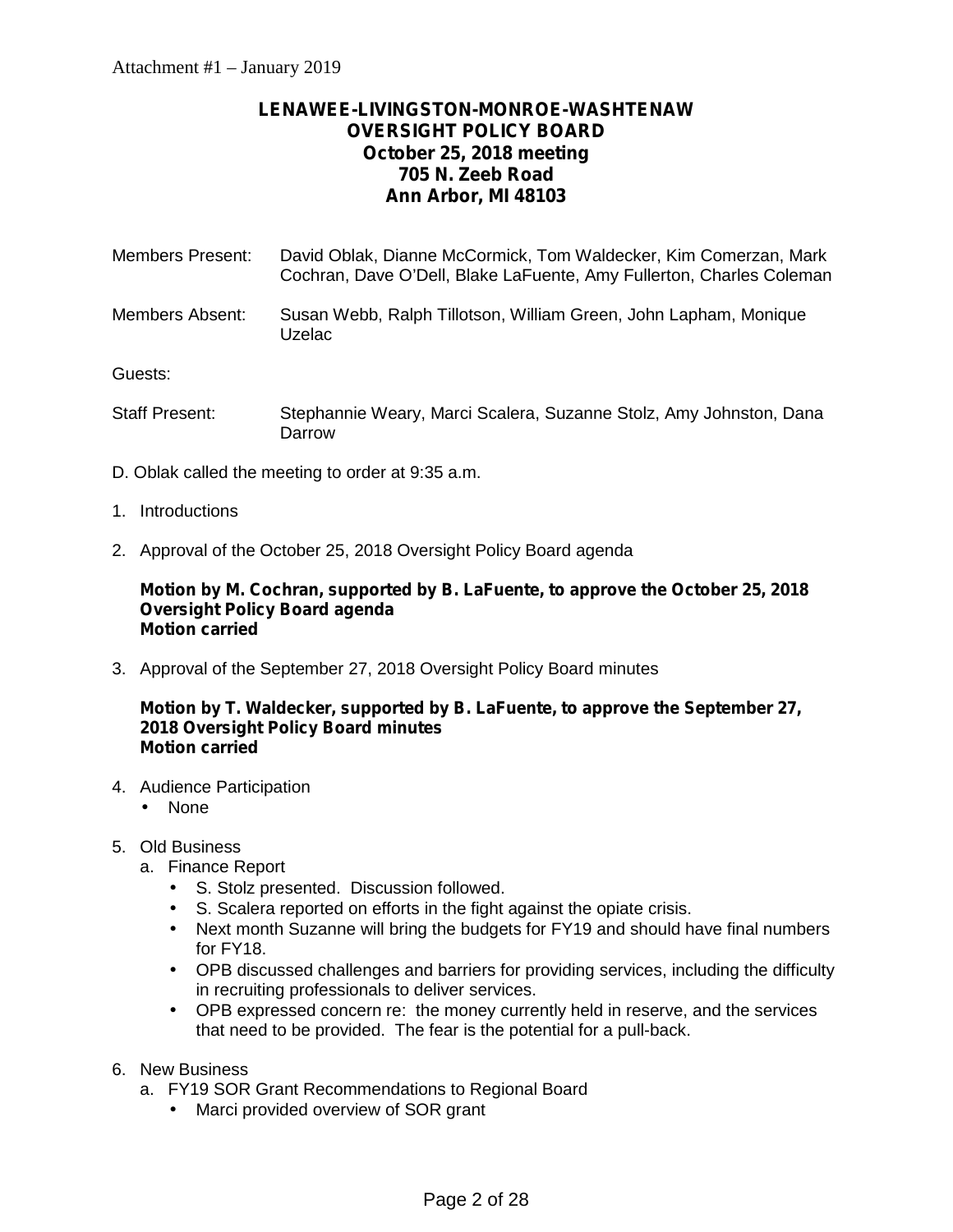- Some of Nicole Adelman's responsibilities to the SOR grant (in addition to the STR grant).
- OPB reviewed the proposed SOR grant programs.

## **Motion by C. Coleman, supported by T. Waldecker, to request the Regional Board to approve the contract actions required to implement the SOR grant programs. Motion carried**

C. Coleman requested that a grand total of the grants be included in the regional board action request.

- b. Lenawee County CMHA Strengthening Families STR Grant
	- M. Scalera provided an overview of the Strengthening families STR grant.

## **Motion by T. Waldecker, supported by C. Coleman, to request the Regional Board approve Lenawee CMHA to administer the Strengthening Families STR grant up to the amount of \$30,000 Motion carried**

- c. Livingston County CMHA Project Assert STR Grant
	- M. Scalera provided an overview of Project Assert STR grant.

## **Motion by K. Comerzan, supported by D. McCormack, to request the Regional Board approve Livingston CMHA to develop the STR Project Assert Model with St. Joe's Livingston ED up to the amount of \$50,000 Motion carried**

## 7. Report from Regional Board

- C. Coleman provided a report
	- o The Regional Board elected new officers.
	- $\circ$  The Regional Board had a lengthy discussion about a batch of encounters that were rejected by the state.
	- o The risk reserve has been drained on the mental health side.
	- $\circ$  OPB suggested a consultation for the regional board to coach on the roles of the board members and board officers.
- 8. SUD Director Updates
	- M. Scalera introduced Amy Johnston, the new Gambling Disorder Coordinator.
	- There will be a training for the region on gambling disorders.
	- A. Johnston will begin by doing a sweep of the counties to determine available services.
	- A. Johnston will eventually bring a regional committee together to review regional data, implement EBPs, etc.
- 9. Appointments for OPB

M. Scalera will follow-up on OPB reappointments.

10. Meeting Schedule

## **Motion by T. Waldecker, supported by M. Cochran, to next meet in January 2019. Motion carried**

Meeting adjourned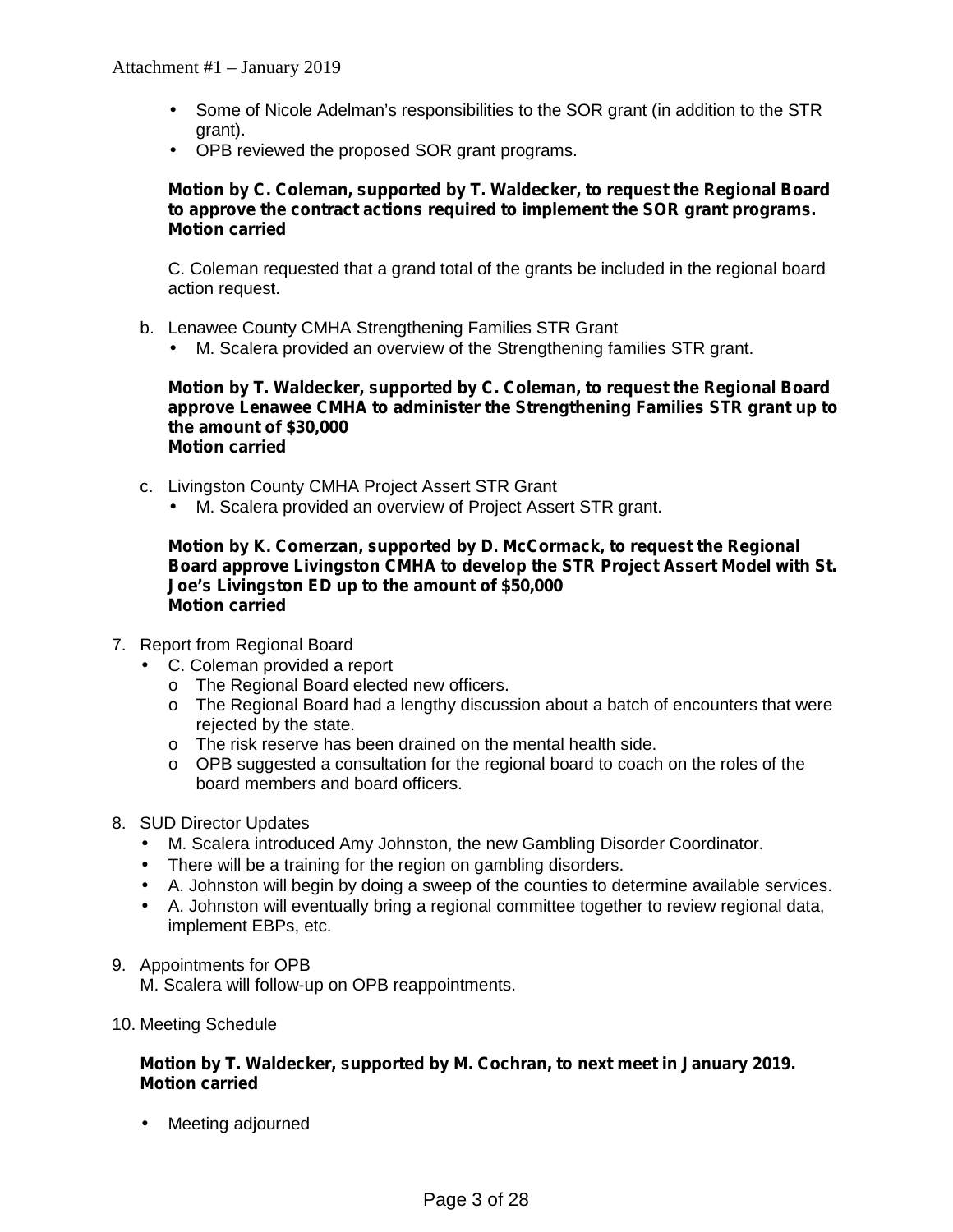#### Community Mental Health Partnership Of Southeast Michigan SUD SUMMARY OF REVENUE AND EXPENSE BY FUND

November 2018 FY19

| Summary Of Revenue & Expense                                                                    |    |                  |    |                   |      |                          |      |                       |     |           |    |                      |      |                    |      |                                 |
|-------------------------------------------------------------------------------------------------|----|------------------|----|-------------------|------|--------------------------|------|-----------------------|-----|-----------|----|----------------------|------|--------------------|------|---------------------------------|
|                                                                                                 |    |                  |    |                   |      |                          |      | <b>Funding Source</b> |     |           |    |                      |      |                    |      | <b>Total Funding</b>            |
| <b>Revenues</b>                                                                                 |    | Medicaid         |    | Healthy Michigan  |      | SUD - Block Grant        |      | SUD - SOR             |     | SUD - STR |    | <b>Gambling Prev</b> |      | SUD-COBO/PA2       |      | Sources                         |
| Funding From MDCH<br>PA2/COBO Tax Funding Current Year<br>PA2/COBO Reserve Utilization<br>Other |    | 405,667          |    | 738,754           |      | 837,137                  |      | 133,333               |     | 139,687   |    | 33,333               |      | 310,010<br>260,739 | \$   | 2,287,911<br>310,010<br>260,739 |
| <b>Total Revenues</b>                                                                           |    | 405,667          | \$ | 738,754           | \$   | 837,137                  | \$   | 133,333               | \$  | 139,687   | \$ | 33,333               | \$   | 570,749            | s,   | 2,858,660                       |
| <b>Expenses</b>                                                                                 |    |                  |    |                   |      |                          |      |                       |     |           |    |                      |      |                    |      |                                 |
| Funding for County SUD Programs<br><b>CMHPSM</b>                                                |    |                  |    |                   |      |                          |      | 2,965                 |     | 59,312    |    | 8,577                |      |                    |      | 70,853                          |
| Lenawee<br>Livingston                                                                           |    | 76,079<br>50,148 |    | 146,724<br>92,582 |      | 78,700<br>123,296        |      |                       |     |           |    |                      |      | 39,820<br>45,586   |      | 341,323<br>311,613              |
| Monroe                                                                                          |    | 51,522           |    | 101,031           |      | 141,087                  |      |                       |     |           |    |                      |      | 46,121             |      | 339,760                         |
| Washtenaw                                                                                       |    | 187,946          |    | 554,834           |      | 258,989                  |      |                       |     |           |    |                      |      | 158,230            |      | 1,159,998                       |
| <b>Total SUD Expenses</b>                                                                       |    | 365,695          | \$ | 895,171           | \$   | 602,071                  | \$   | 2,965                 | \$  | 59,312    | \$ | 8,577                | \$   | 289,757            | - \$ | 2,223,548                       |
| Administrative Cost Allocation                                                                  |    | 33,918           |    | 83,023            |      | 66,147                   |      | 160                   |     | 3,203     |    | 463                  |      |                    | \$   | 186,914                         |
| <b>Total Expenses</b>                                                                           | S  | 399,613          | S  | 978,194           | - \$ | 668,218                  | - \$ | 3,125                 | -\$ | 62,514    | -S | 9,040                | - \$ | 289,757            | \$   | 2,410,462                       |
| Revenues Over/(Under) Expenses                                                                  | \$ | 6,054            | \$ | (239, 440)        | \$.  | 168,919                  | \$   | 130,208               | \$  | 77,173    | \$ | 24,293               | \$   | 280,991            | \$   | 448,198                         |
|                                                                                                 |    |                  |    |                   |      |                          |      |                       |     |           |    |                      |      |                    |      |                                 |
| Current fiscal year utilization of PA2                                                          |    |                  |    |                   |      | Revenues<br>Over/(Under) |      |                       |     |           |    |                      |      |                    |      |                                 |
|                                                                                                 |    | Revenues         |    | Expenditures      |      | Expenses                 |      |                       |     |           |    |                      |      |                    |      |                                 |
| PA2 by County<br>$I$ crowse                                                                     |    | AEZEQ            |    | 20.820            |      | E 022                    |      |                       |     |           |    |                      |      |                    |      |                                 |

| Totals               | 570.749 | 289.757 | 280.991 |
|----------------------|---------|---------|---------|
| Washtenaw            | 286.346 | 158.230 | 128.117 |
| Monroe               | 100,853 | 46.121  | 54,732  |
| Livingston           | 137.797 | 45.586  | 92,211  |
| Lenawee              | 45.752  | 39,820  | 5,932   |
| <b>PA2 by County</b> |         |         |         |

|                 | FY 18 Beginning | FY18 Projected | FY19 Projected           | FY19 Projected | FY20 Projected | FY20 Projected        |
|-----------------|-----------------|----------------|--------------------------|----------------|----------------|-----------------------|
| Unallocated PA2 | Balance         | Utilization    | <b>Beginning Balance</b> | Utilization    | Utilization    | <b>Ending Balance</b> |
| Lenawee         | 961.376         | (38, 182)      | 923.194                  | (222, 723)     | (222, 723)     | 477.747               |
| Livingston      | 2,646,564       | (6,539)        | 2,640,025                | (613, 133)     | (613, 133)     | 1,413,759             |
| Monroe          | 708.058         | (2, 419)       | 705.639                  | (164, 037)     | (164, 037)     | 377,565               |
| Washtenaw       | 2.583.425       | (185.832)      | 2.397.593                | (598.506)      | (598, 506)     | .200,582              |
| Total           | 6.899.423       | (232, 972)     | 6,666,451                | 1,598,399)     | 598,399)       | 3,469,653             |

\* FY18 Projected Utilization is based on estimated use of PA2 to cover deficits of treatment and prevention in Medicaid and HMP.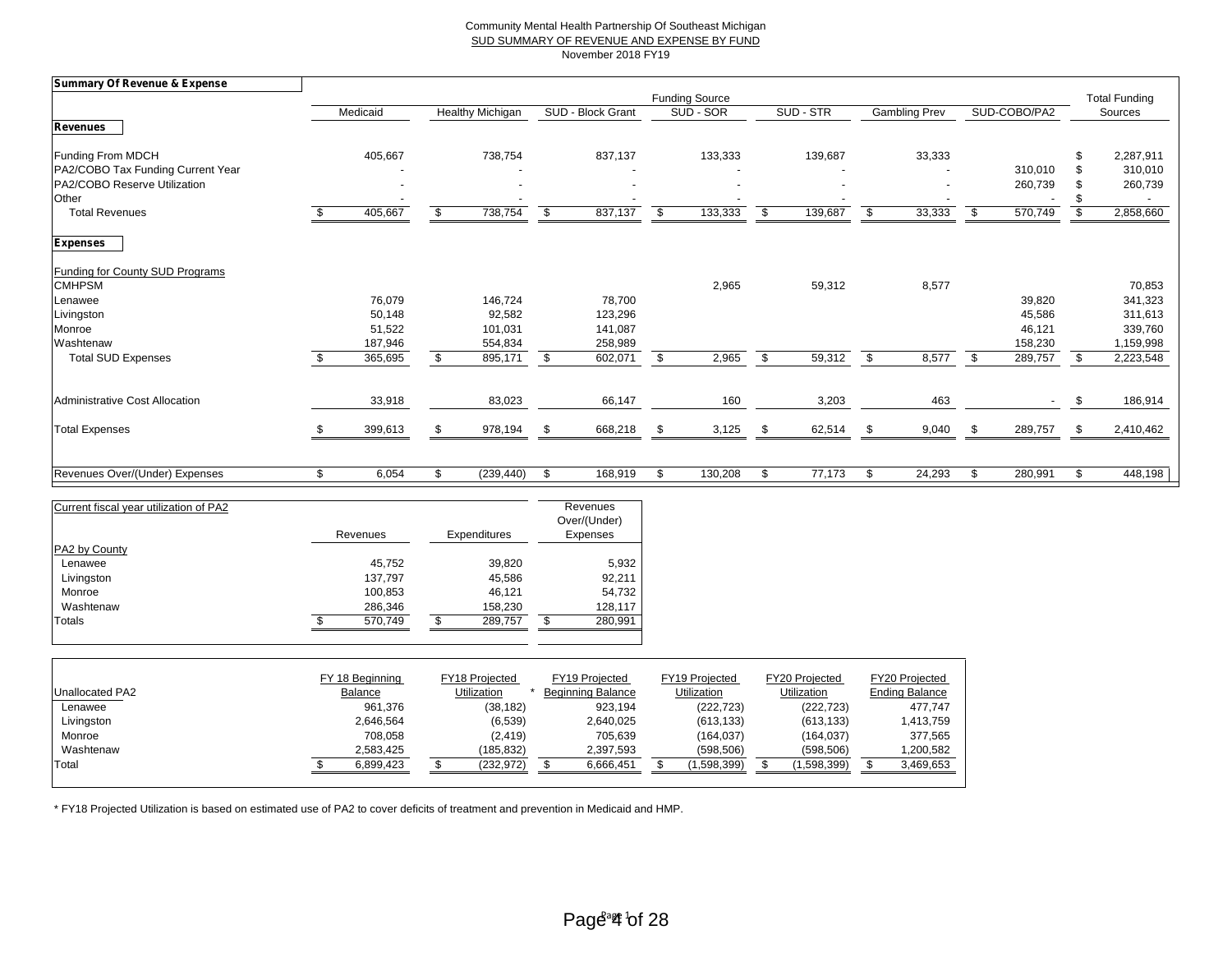## **CMHPSM SUD OVERSIGHT POLICY BOARD**

#### **ACTION REQUEST**

**Board Meeting Date:** January 24, 2019

#### **Action Requested**:

Approve funding for Monroe Community Mental Health Authority SUD Access services for a total of \$66,524.50 annually.

#### **Background:**

The CMHPSM provides SUD Access screening and referral through a partnership with Monroe CMHA. We have funded a staff person to co locate in the access department to screen and refer clients. The current system is bottle necked with the having only one screener serving all Monroe requests for services. The opportunity to develop an integrated access where the entire access staff were trained and capable of managing all population requests came about when Monroe CMHA obtained their SUD license. Our mutual goal is to expand access screening and referral capacity for SUD services, which would eliminate the backlog, thereby assessing and referring clients more efficiently. The CMHPSM staff will continue to provide support and handle all continued stay requests and utilization management for Monroe, and the region as needed. This position will also support other initiatives currently (including grant activities) and in the future that relate to client management, utilization review, MDOC activities and provider monitoring. Funding will be through block grant and PA2 as needed.

#### **Connection to PIHP/MDCH Contract, Regional Strategic Plan or Shared Governance Model:**

Ensure seamless access to care and coordination of services.

#### **Recommendation**:

Approve funding of Monroe CMHA SUD Access funding at \$66,524 through PA2 funds and/or block grant.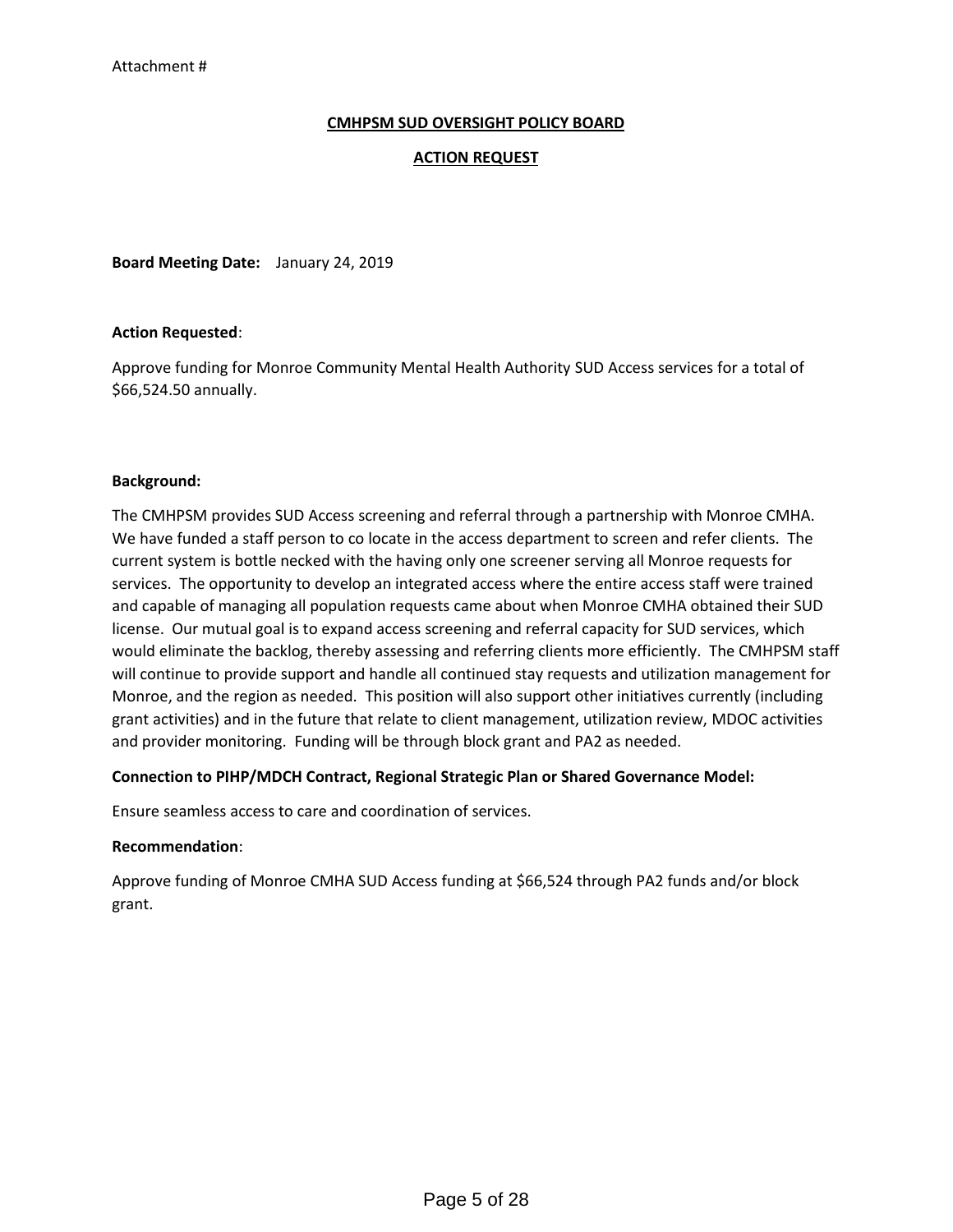## **CMHPSM SUD OVERSIGHT POLICY BOARD**

## **ACTION REQUEST**

**Board Meeting Date:** 1-24-19

**Action Requested**: Approve funding for Marie's House of Serenity: , a new Recovery Housing program opening in Ypsilanti.

**Background:** Mary Bass has opened a Women's 6 bed transitional housing recovery home in Ypsilanti and has requested to be on our panel for recovery housing support. Our reimbursement rate for recovery housing is \$27 per day maximum. We typically support transitional housing for two to four months with block grant funds for individuals who qualify and are engaged in treatment. There are times when individuals do not qualify for block grant funding, and we would cover their support with PA 2 funds. The Maximum amount we would use in a year is \$59,130. This would be covered through Block Grant and/or PA2. Provider would bill fee for service and services would be authorized by the CMHPSM.

#### **Connection to PIHP/MDCH Contract, Regional Strategic Plan or Shared Governance Model:**

Available recovery housing is limited in the region. This is an opportunity to build capacity for women with opiate use disorders receiving MAT treatment.

#### **Recommendation**:

Recommendation: CMHPSM Regional Board establish a fee for service contract with Marie's House of Recovery as a recovery home provider with the ability to receive both block grant and PA2 funds.

Approve maximum of \$59,130 available PA2 funds on fee for service basis annually (\$27.00 per diem maximum).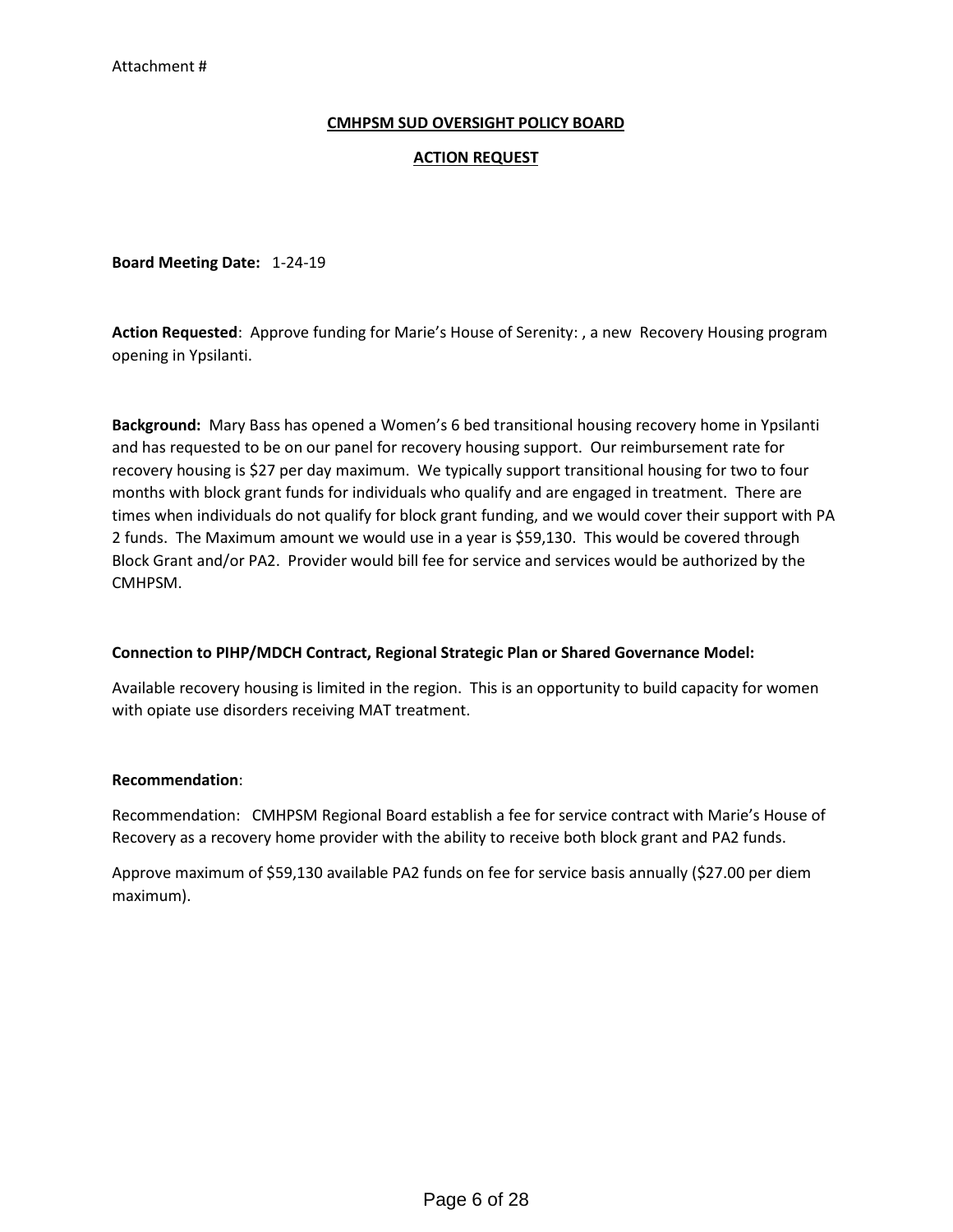## **CMHPSM SUD OVERSIGHT POLICY BOARD**

## **ACTION REQUEST**

## **Board Meeting Date:** 1-24-19

**Action Requested**: Approve PA2 funding for regional FY19 youth vaping/e-cigarette prevention efforts provided by Karen Bergbower and Associates (KBA).

**Background:** As presented at the August 2018 OPB meeting, e-cigarette use and vaping amongst youth in our region has increased at alarming rates. Anecdotally, the CMHPSM has grown increasingly aware of the issues parents, schools, etc. are facing in preventing youth from accessing and using vape devices and addressing students who have started vaping. Further, according to the National Institute of Drug Abuse (NIDA) Monitoring the Future Survey, the percentage of 12th graders who reported vaping nicotine (not flavoring or other substances) during the past 30 days nearly doubled between January 2017 and January 2018, from 11 percent to nearly 21 percent; among 10th graders, the increase was almost as great, from 8.2 percent to 16.1 percent. *This is the greatest one-year increases ever seen for any substance in the history of the Monitoring the Future Survey<sup>1</sup> .*



The attached proposal submitted by KBA offers a multi-strategy approach to provide vaping prevention in the four-county region and will address the contributing risk factors that impact youth vaping/e cigarette access and use. As a long-standing prevention provider and Designated Youth Tobacco Use Representative for our region, KBA has the expertise, experience, and established community partnerships to successfully implement the proposed efforts. Staff will work KBA to develop specific outcomes and reporting arrangements for the proposed efforts.

**Connection to PIHP/MDCH Contract, Regional Strategic Plan or Shared Governance Model:** Currently, youth vaping/e-cigarette prevention is very limited in the southeast region. Due to the alarming increase in vaping/e-cigarette use amongst youth, these efforts will assist in filling a significant prevention gap in the four-county region.

**Recommendation**: Approve total amount of \$47,815 (\$20,687 for FY19 and \$27,128 for FY20) in PA2 funds for KBA's FY19 vaping prevention proposal.

<sup>1</sup> NIDA. (2018, December 17). Monitoring the Future Survey Results Show Alarming Rise in Teen Vaping. Retrieved from https://www.drugabuse.gov/about-nida/noras-blog/2018/12/monitoring-future-survey-results-show-alarming-rise-in-teen vaping on 2019, January 18.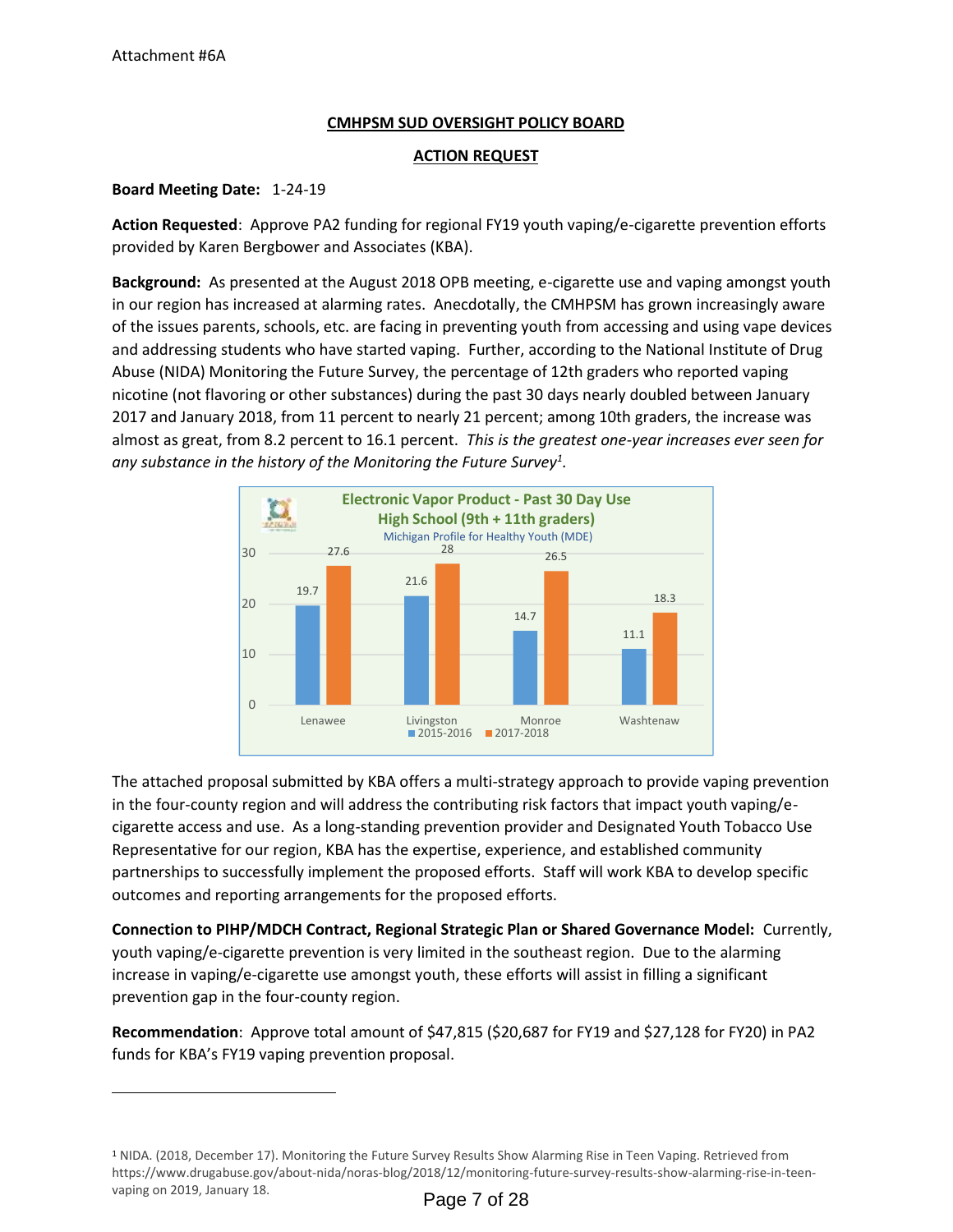## **Vaping Proposal Narrative – Karen Bergbower & Associates**

#### **INTRODUCTION**

- 1. Provider name and proposed time frame for plan Karen Bergbower & Associates (KBA); April 1, 2019 through September 30, 2020
- 2. Contact person's name and email Karen Bergbower, 810-225-9550, karen@kbamichigan.com
- 3. Provider agency or coalition responsible for activities

KBA will be responsible for implementing youth vaping prevention activities across the region. Having one agency responsible for the entire region will increase collaboration and develop a strong regional presence. It also aligns with DYTUR activities which seek to decrease youth access to and use of tobacco products. In each county, KBA will work collaboratively with community partners, including local coalitions, schools, law enforcement, and other prevention implementers, as outlined in section 7 of this proposal.

## ASSESSMENT

4. Local Need

Electronic Cigarettes (e-cigarettes or e-cigs) and other vaping devices are battery-operated products designed to deliver nicotine, flavor, and other chemicals. They turn chemicals, including highly addictive nicotine, into an aerosol that is inhaled by the user. Most e-cigs are manufactured to look like conventional cigarettes, cigars, or pipes. Some resemble everyday items such as pens and USB memory sticks. Although marketed to assist users in quitting smoking, research shows that youth who use e-cigarettes are more likely to progress to cigarette use. E-cigarette devices are also commonly used to smoke marijuana. In 2016, onethird of U.S. middle and high school students who ever used e-cigarettes had used marijuana in e-cigarettes.

On December 18, 2018, U.S. Surgeon General Jerome Adams issued an advisory about the dangers of electronic cigarette use among U.S. teenagers after he officially declared e-cigarette use among youth an epidemic in the United States. The surgeon general's advisory was a call to action. He called on parents and teachers to educate themselves about the variety of e-cigarettes and to talk with children about their dangers. He also called on local authorities to use strategies, such as bans on indoor vaping and retail restrictions, to discourage vaping by young people.

National data shows that in 2018, 1 in 5 high school students reported using e-cigarettes in the past month. Further, more high school students use e-cigarettes than regular cigarettes, and the use of e-cigarettes is higher among high school students than adults. Locally, MiPHY data (see table below) shows that rates of youth e-cigarette use continue to climb. In all counties except Washtenaw, rates of use exceed national data.

| Percentage of Students Who Used an Electronic Vapor Product<br>during the Last 30 Days (MiPHY) |         |         |         |  |  |  |  |
|------------------------------------------------------------------------------------------------|---------|---------|---------|--|--|--|--|
| County                                                                                         | 2015/16 | 2017/18 | Change  |  |  |  |  |
| Lenawee                                                                                        | 19.7    | 27.6    | $+7.9$  |  |  |  |  |
| Livingston                                                                                     | 21.6    | 28.0    | $+6.4$  |  |  |  |  |
| Monroe                                                                                         | 14.7    | 26.5    | $+11.8$ |  |  |  |  |
| Washtenaw                                                                                      | 11.1    | 18.3    | $+7.2$  |  |  |  |  |
| Average                                                                                        | 16.8    | 25.1    | $+8.3$  |  |  |  |  |

Page **1** of **4**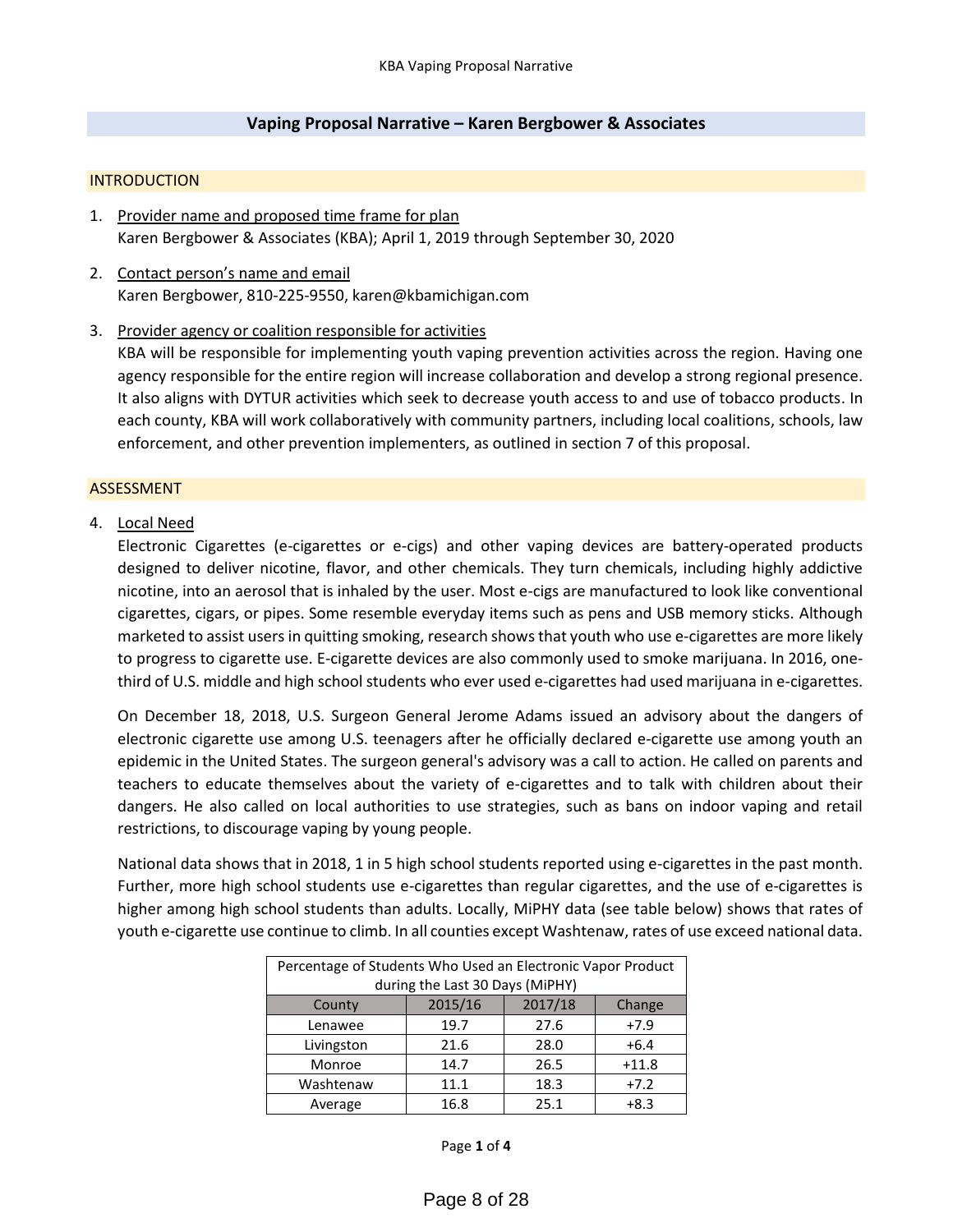Identified contributing factors include easy access, norms that support use, perceived peer pressure, and low perception of harm. In focus groups conducted within Livingston County in November 2018, questions were asked to better understand vaping among youth. All focus group participants reported it is very easy to get vaping products. Students believe everyone is vaping. Both 9<sup>th</sup> and 11<sup>th</sup> graders estimated that 70% of their peers vape, while 10<sup>th</sup> graders estimated that 93% of their peers vape. 17% of participants reported that peer influence played a role in why youth vape with the most common response, "To look cool". Young people who use e-cigarettes are more likely to believe they cause no harm than those who have never used e-cigarettes. 17% of students reported that vaping is perceived as not harmful.

## **CAPACITY**

## 5. Agency Prevention Experience

KBA has provided substance use disorder prevention programming within the CMHPSM region for 10 years. Prior, KBA's Program Director, Karen Bergbower, provided prevention programming in Livingston County for over 15 years. KBA has been a collaborative partner with the Livingston COMMUNITY PREVENTION Project since its inceptions in 2008. KBA targets the Pinckney Community with services, providing Youth Led Prevention, Project SUCCESS, and Curriculum Based Support Groups. KBA also implements Youth PhotoVoice, Project Sticker Shock, and the MOST social norming campaign. For 8 years, KBA implemented Communities Mobilizing for Change on Alcohol by staffing The Pinckney Coalition and SRSLY Manchester. KBA also staffed CTC-Ypsilanti. KBA functions as the regional provider of DYTUR Services. KBA has served as DYTUR for Livingston and Washtenaw counties for the past 10 years and Monroe County for the past 4 years. KBA subcontracts with the Lenawee County Health Department to provide DYTUR activities within Lenawee County.

## 6. Key People

KBA's Program Director, Karen Bergbower, LMSW, CAADC, CPC-M, has 18 years of experience implementing DYTUR activities and over 25 years of experience in substance use disorder prevention and treatment. Karen is the Program Coordinator for the Livingston COMMUNITY PREVENTION Project and provides oversight and supervision for regional DYTUR services. Karen will provide oversight and direct supervision for the proposed vaping prevention activities.

Alison Cox, LMSW, CPS, is the DYTUR for Livingston, Washtenaw, and Monroe counties and serves as the regional DYTUR liaison to the State and CMHPSM. In this capacity, Alison works closely with the Lenawee County Health Department who implements DYTUR activities within Lenawee county. Alison earned her master of social work from The University of Michigan specializing in interpersonal practice with children and youth. Alison has been providing DYTUR services in this region since 2015. She has been proactive in addressing vaping and was the coordinator of a vaping grant that was awarded to Livingston County Catholic Charities from the Michigan Department of Health and Human Services, Tobacco Section. Grant money was used to create an educational vaping booklet to be used by 3 Livingston County school districts. The booklets contained articles geared toward parents, educators, and youth and focused on the dangers of vaping. Alison presented principals and school counselors with the booklets, thumb drive, and awareness posters that could be hung in the schools. Alison also worked with the 3 districts to make sure that their tobacco policies were updated to include electronic cigarettes/vaping products. The grant work was well received and Alison was asked to share both the process, and the final product, at the Tobacco-Free Michigan meeting in October.

Page **2** of **4**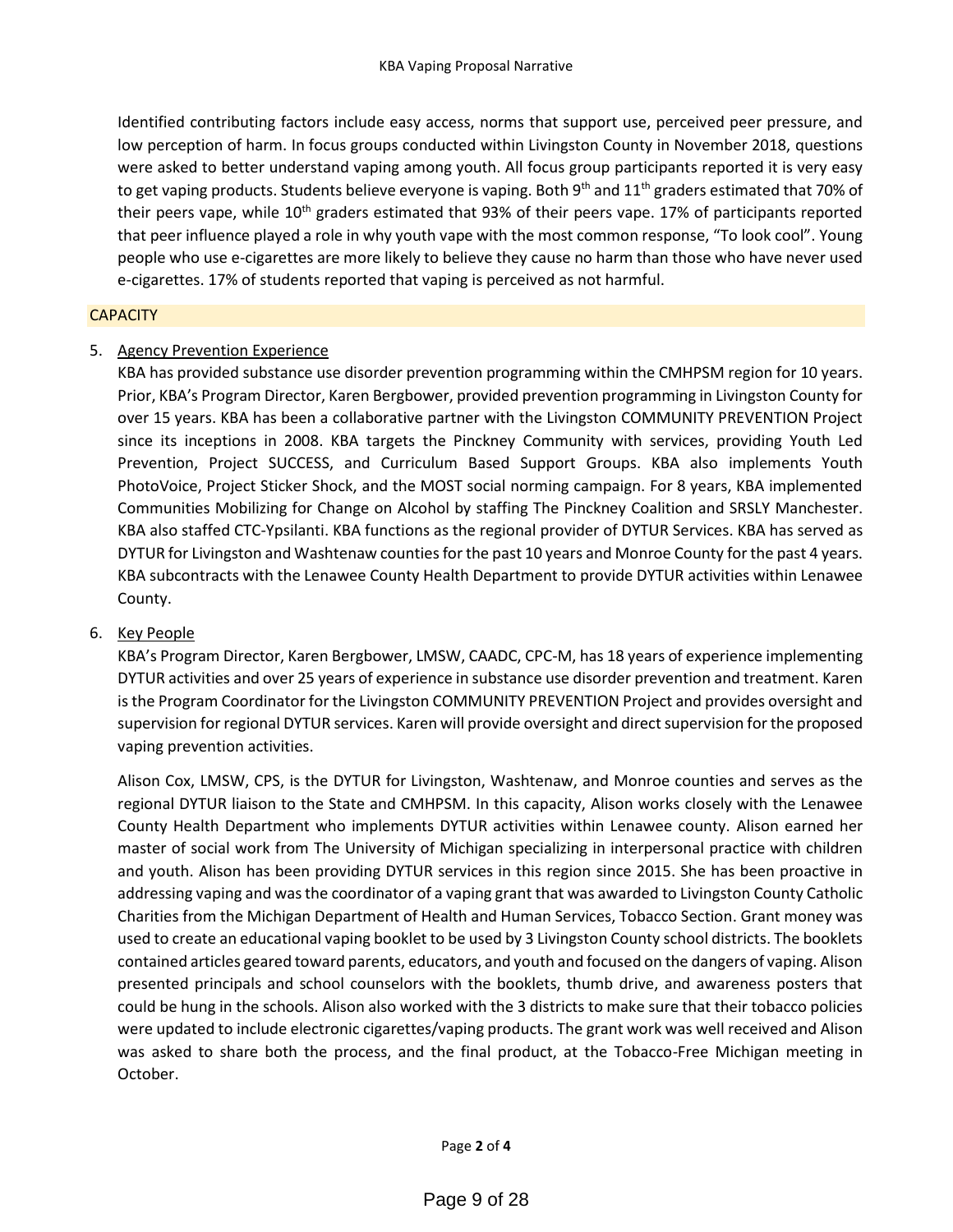Sandra Parker, LLMSW, CPS, has been the face of prevention in the Pinckney community since 2016. She is the Youth-Led Prevention Coordinator for Pinckney Community Schools. She is also the Project SUCCESS Coordinator and the Curriculum Based Support Group Facilitator in the district. Sandra earned her master of social work from Michigan State University and specialized in substance abuse prevention, intervention, and treatment. Sandra worked with Alison to create the anti-vaping booklet and corresponding materials, including development of the "Vaping is Nicotine" campaign. She was instrumental in incorporating the youth voice in the process. Pinckney High School students helped to choose youth content for the educational booklets, as well as assisted in developing the campaign materials. The images from the campaign were also used as billboards on a busy stretch of US 23 in Whitmore Lake.

## 7. Community Collaboration

Community collaboration is a key component of all prevention activities. KBA ensures that all prevention activities take place in the context of larger community efforts to impact substance use. These communitywide collaborative efforts, along with utilization of existing relationships and services, will help in sustaining the outcome of reducing vaping within this region. KBA's broad community participation establishes and maintains strong relationships with key stakeholders and sectors of each community, such as schools, parents, coalitions, businesses, law enforcement, and government. These relationships assist in promoting non-using norms and engaging the entire community in preventing and reducing vaping. Through this community involvement, KBA is aware of the ever-changing needs in each community. More importantly, KBA is able to advocate for prevention efforts and programming.

Alison will work closely with local coalitions and partners in each county as well as the state-wide Tobacco-Free Michigan. In Livingston County, Alison will work with the Livingston County Community Alliance (LCCA) as well as the Livingston COMMUNITY PREVENTION Project (LCPP) and its funded implementers. In Washtenaw County, Alison will work with SRSLY Chelsea, SRSLY Dexter, and SRSLY Manchester. In Monroe County, Alison will work with the Monroe County Substance Abuse Coalition. In Lenawee County, Alison will work with the Lenawee County Health Department. KBA hopes to build regional relationships while implementing vaping prevention activities. Across the region, Alison will work with local schools, local businesses, churches, law enforcement, courts, alcohol and tobacco retailers, ENDS retailers, human service organizations, health departments, SUD prevention and treatment providers, local media, parents, and youth. Sandra will work alongside Alison with her emphasis on mobilizing youth and engaging them in all aspects of the prevention process.

## PROGRAM PLANNING & IMPLEMENTATION

8. Scope of Services

KBA proposes to provide an array of evidence based prevention strategies across the region to impact vaping, including both population-based strategies and individual strategies. The strategies will address the identified contributing factors of easy access, norms that support use, perceived peer pressure, and low perception of harm.

*Easy Access.* Access to e-cigarettes will be addressed by education, training, and policy change. KBA will work with community partners to engage schools to educate on and obtain 24/7 comprehensive tobacco free schools policies to include language around vaping products. KBA will also work with community partners to mobilize them to advocate for local ordinances and policy changes related to vaping. This will include organizing presentations to local government entities and working with vape retailers. Whenever possible, youth will be integrated into the process.

Page **3** of **4**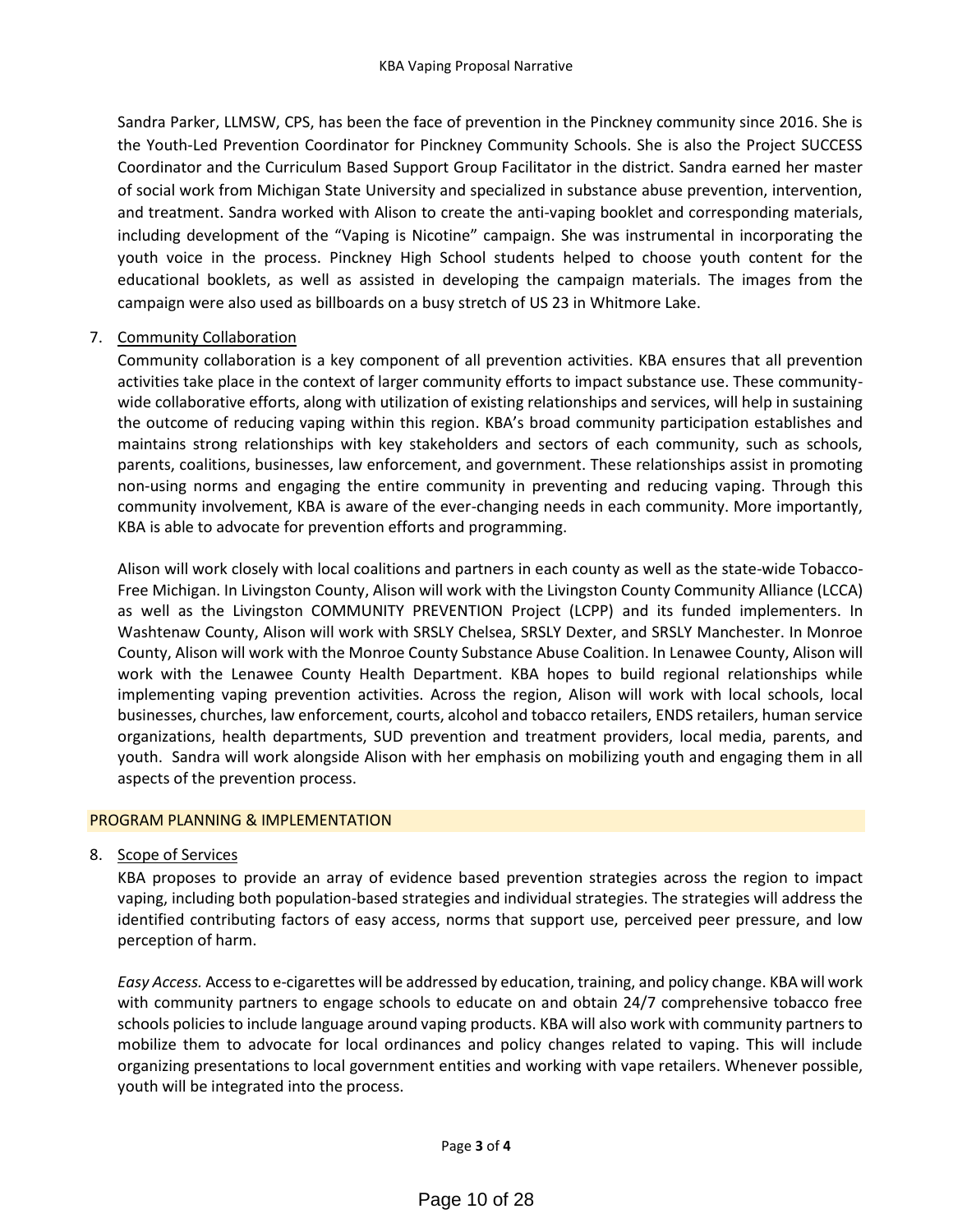*Norms that Support Use and Perceived Peer Pressure.* Norms that support use and perceived peer pressure will be addressed through education and training. Engaging youth into the prevention process will be key to challenge perceptions and promote non-using norms. Funding and technical assistance will be made available to help youth-led groups and coalitions design and implement prevention activities on a local level. Use of peer-to-peer training using the CATCH® My Breath program (catchmybreath.org) will be strongly encouraged. CATCH® My Breath is a best practices youth e-cigarette prevention program developed by the Michael and Susan Dell Center for Healthy Living at UTHealth School of Public Health. The program provides up-to-date information to teachers, parents, and health professionals to equip students with the knowledge and skills they need to make informed decisions about the use of e-cigarettes. CATCH® My Breath utilizes a peer-led teaching approach and meets National Health Education Standards.

*Low Perception of Harm.* Educational presentations and materials will be developed and disseminated to provide education regarding vaping and associated consequences to increase perception of harm. Presentations will target schools (administrators, staff, PTOs), parents, and youth. Communities will be encouraged to utilize St. Joseph Mercy Health System to provide Vaping 101. CATCH® My Breath also increases awareness of harm.

KBA plans to enhance and build on the materials developed with the funding from the Tobacco Section. Booklets and flash drives will be disseminated to schools targeting administrators, counselors, Board Members, PTO members, and health teachers. The "Vaping is Nicotine" media campaign, including digital and print materials, will be used to provide a consistent message and heighten awareness of vaping and associated harm. These materials will be available to local communities to add individual logos and for strategic dissemination consistent with local culture and capacity. KBA proposes to have 2 billboards within the region. Eventually, KBA hopes to provide online access to vaping resources and materials.

## **BUDGET**

## 9. Budget Summary and Cost Detail

KBA is requesting a total of \$47,815 to implement the proposed activities. \$20,687 is allocated for 4/1/2019 to 9/30/2019 and \$27,128 is allocated for 10/1/2019 to 9/30/2020. The proposed budget is summarized in the attached Excel Spreadsheet that includes The Budget Summary and Cost Detail.

Page **4** of **4**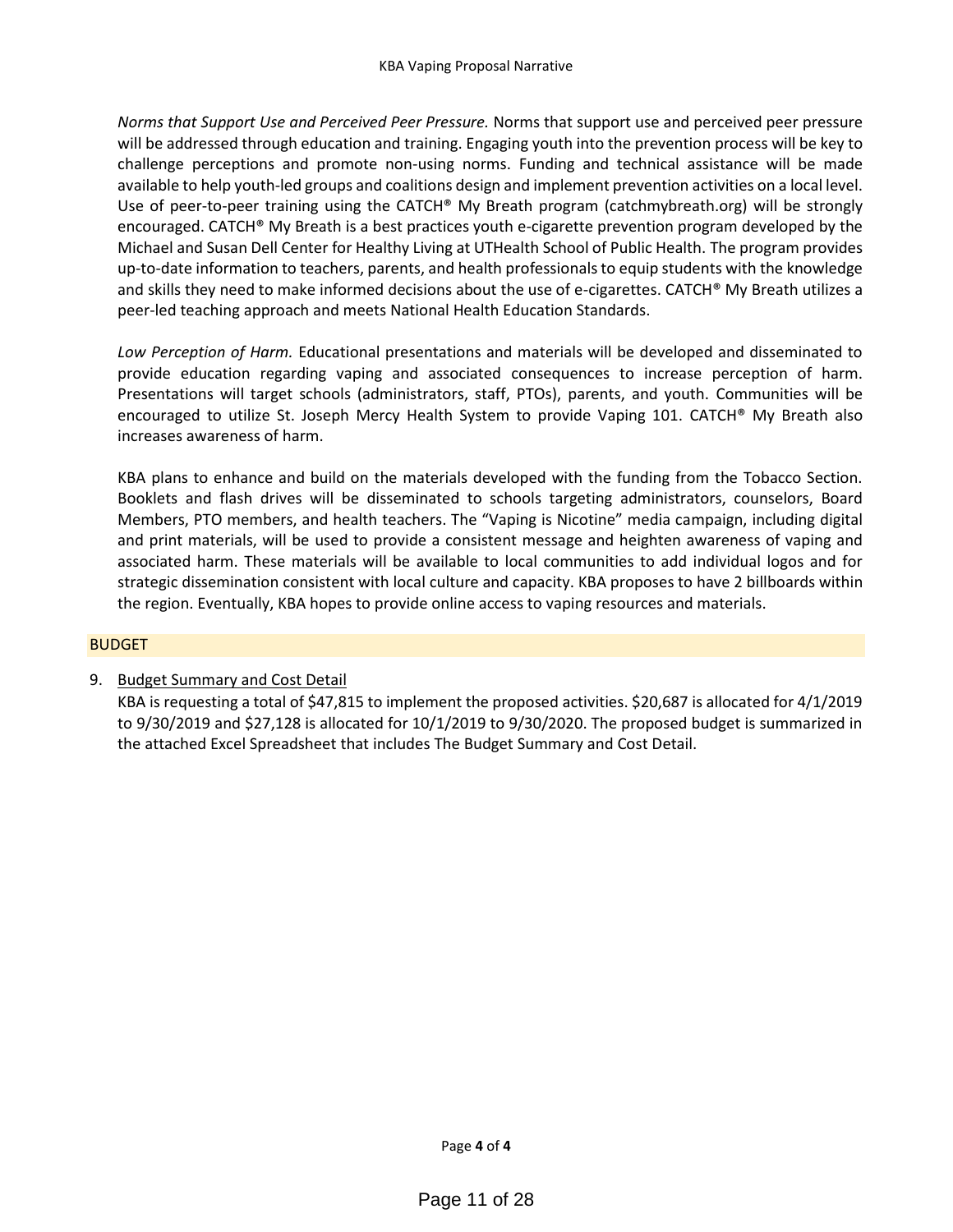

# **CMHPSM PREVENTION PROGRAM BUDGET INFORMATION**

| <b>CONTRACTOR:</b>          | Karen Bergbower & Associates    |
|-----------------------------|---------------------------------|
| <b>PROJECT TITLE:</b>       | <b>Vaping Proposal</b>          |
| <b>ADDRESS:</b>             | 10299 Grand River Road, Suite P |
| CITY:                       | Brighton                        |
| <b>STATE:</b>               | MI                              |
| ZIP:                        | 48116                           |
| <b>BUDGET TYPE:</b>         | ORIGINAL                        |
| <b>DATE BUDGET CREATED:</b> | 1/17/2019                       |
| <b>FISCAL YEAR:</b>         | FY19 (OCT 2018-SEP 2019)        |
| <b>BUDGET START:</b>        | 4/1/2019                        |
| <b>BUDGET END:</b>          | 9/30/2020                       |
| EBIs:                       | 0                               |

**BUDGET NOTES** KBA is proposing to provide services from 4/1/2019 to 9/30/2020. The budget for 4/1/2019 to 9/30/2019 is on tab EBI#1. The budget for 10/1/2019 to 9/30/2020 is on tab EBI#2.

# **CMHPSM NOTES**